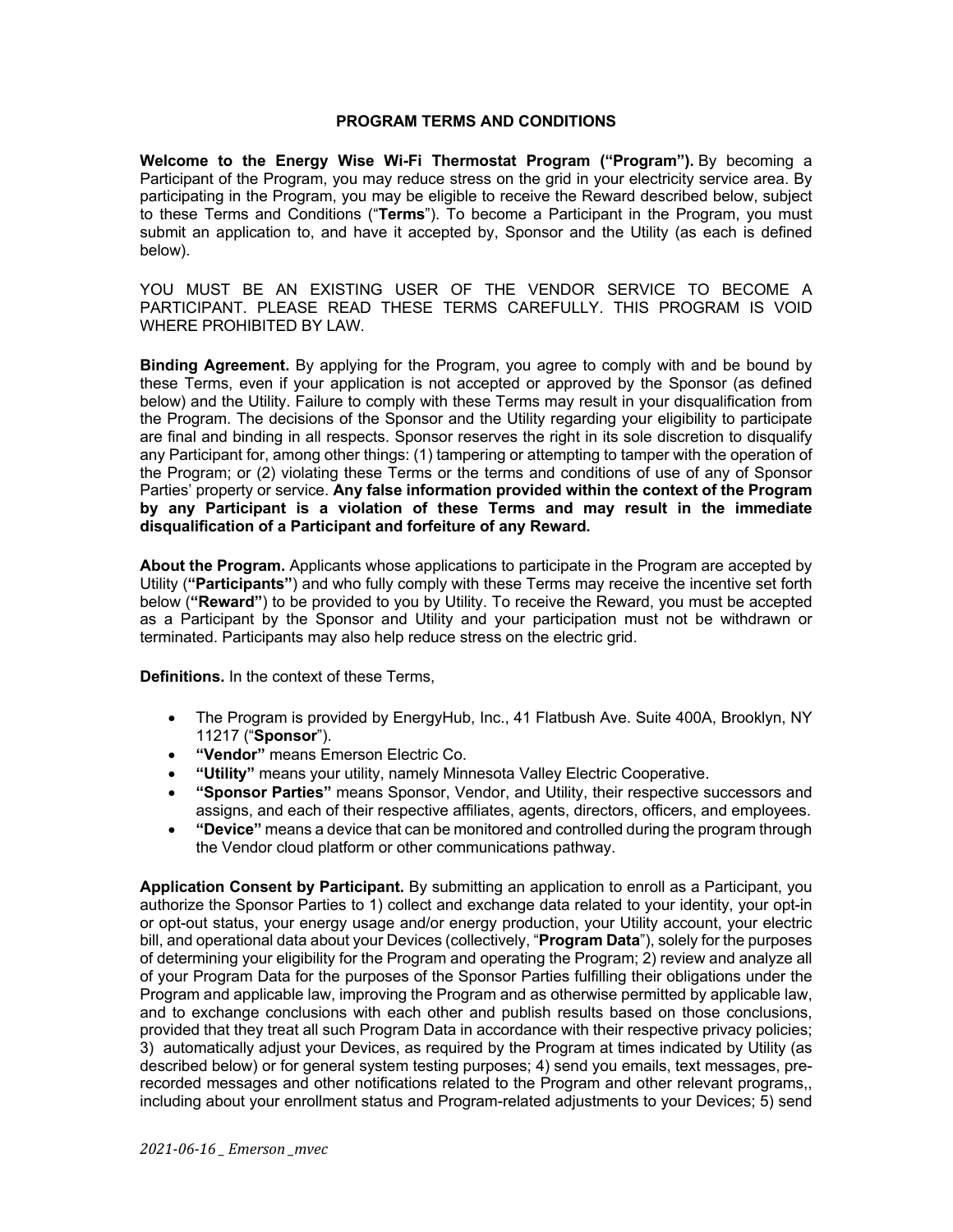you emails, text messages, pre-recorded messages and other notifications related to surveys about the Program and to share your responses to such surveys among themselves; 6) summarize the results of the Program in publicly-available studies, provided that any Program Data included in such studies will be anonymous such that you are not individually identifiable.

**Eligibility and Enrollment.** You may apply to become a Participant and participate in the Program if you meet the following eligibility criteria and do the following:

- You must be at least 18 years of age;
- You must have one or more Devices that are compatible with and connected to the Vendor platform ("Service") and compatible with the Program design;
- Maintain an active account in good standing on the Service and a continuous connection between your enrolled Devices and the Service;
- Assist Sponsor Parties' support personnel in troubleshooting and resolving connectivity, firmware and other Device-related issues.

**Program Period.** The Program will run for the period set forth below (the "**Program Period**"). You may be automatically re-enrolled in subsequent Program Periods at Sponsor's discretion, subject to the then-current Terms for the Program.

**Program Description.** Participant agrees to allow Sponsor Parties to control the Participant's Devices during the Program Period. Such adjustments are referred to as "**Adjustment Events**." Adjustment Events may change device mode, setpoint, or other settings, as applicable. For Devices that allow for temperature control, Adjustment Events may include or be preceded by "pre-cool" or "pre-heat" periods, wherein the then-current or scheduled target temperature setpoint is temporarily changed to prepare for the subsequent adjustment. For certain types of services offered by the Sponsor Parties, an Adjustment Event may occur even if the Device is in any kind of hold mode at the start of the Adjustment Event. Participant may opt out of an Adjustment Event at any time directly by adjusting his/her device.

**How To Apply.** You can apply to participate in the Program through your Vendor web or mobile account or at the program enrollment website specified below. Sponsor and Utilities may accept or reject your application in their sole discretion.

**How To Withdraw.** Once you are accepted as a Participant in the Program, you may withdraw by emailing the Sponsor contact address specified below. Withdrawal will not affect the other services provided by the Sponsor Parties to you. By withdrawing, you may render yourself ineligible to receive the Reward, participate in the Program in the future, or participate in other programs offered by Sponsor.

**Program Termination.** Sponsor's ability to offer the Program is contingent on receiving certain approvals and acceptances from Utility. If such approvals and acceptances are withheld or withdrawn, or if the Program is declared unlawful, the Program will be terminated along with the Reward. In the event of such termination, Sponsor will provide notice at www.energyhub.com.

**Disqualification**. Sponsor may terminate your participation in the Program and Reward at any time and without liability upon notice to you via email if you violate these Terms or applicable law, if you do not comply with any reasonable request from a Sponsor Party in connection with this Program, if your Utility declares you ineligible for the Program, if your account with Vendor is no longer in good standing, or if you do not maintain a continuous connection between your enrolled Device(s) and the Service. If you enroll in a conflicting energy program through Sponsor Parties, Sponsor may terminate your participation in the Program without liability and without notice.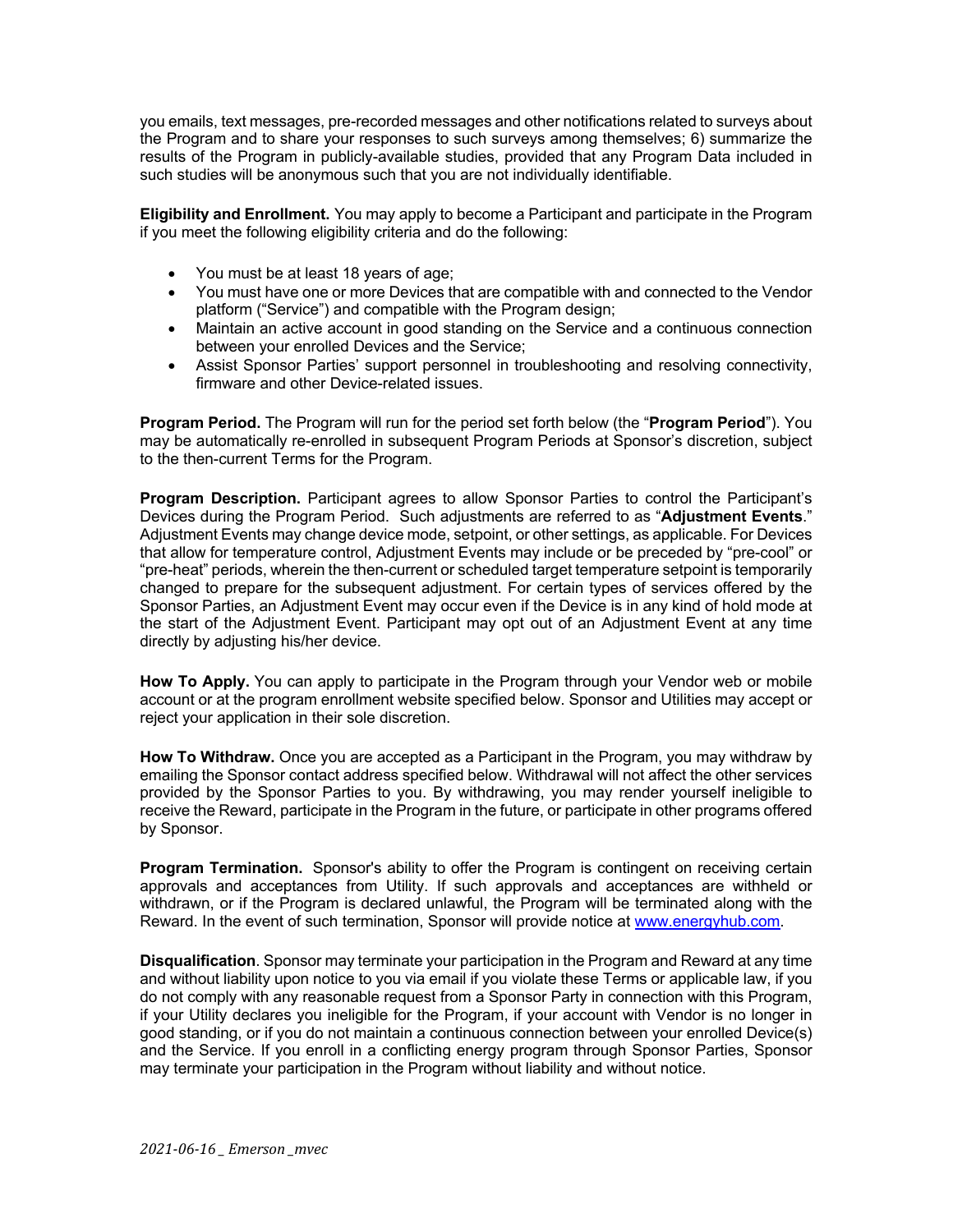**Privacy Notice.** By participating in the Program, you agree that the Sponsor Parties may collect your personal information or data and that if they cannot collect the required information or data, you may not be eligible to participate in the Program. Sponsor Parties will protect your personal information and usage data consistent with these Terms and each company's then-current privacy policy. Sponsor's privacy policy is located at: http://www.energyhub.com/privacy-policy.

**Changes in Your Electricity Costs.** Sponsor Parties are not responsible for any changes in your electricity costs during the Program.

**Information.** You represent and warrant to Sponsor that the information you provide to Sponsor while applying for and during the course of the Program is accurate and complete, and you agree to promptly notify Sponsor if any information you provided during your application for the Program has changed.

**General Conditions.** This Program is governed by the laws of the State of New York without regard to its applicable principles of conflicts of law. The Sponsor's failure to enforce any term of these Terms shall not constitute a waiver of that provision. THE SPONSOR PARTIES ARE NOT RESPONSIBLE OR LIABLE FOR ANY INCORRECT OR INACCURATE PROGRAM APPLICATION INFORMATION, AND ASSUME NO RESPONSIBILITY FOR (I) TYPOGRAPHICAL OR OTHER ERRORS IN THE PRINTING OF THE PROGRAM MATERIALS OR THE OFFERING OR ANNOUNCEMENT OF ANY REWARD, (II) ANY ERROR, OMISSION, INTERRUPTION, DEFECT OR DELAY IN OPERATION OR TRANSMISSION AT ANY WEBSITE, (III) FAILURE OF ANY APPLICATION TO BE RECEIVED BY SPONSOR DUE TO TECHNICAL PROBLEMS, TELEPHONE SERVICE PROBLEMS, PRINTING ERRORS, HUMAN ERROR OR TRAFFIC CONGESTION ON THE INTERNET OR AT ANY WEBSITE, (IV) COMMUNICATIONS LINE, HARDWARE AND/OR SOFTWARE FAILURES, (V) DAMAGE TO ANY COMPUTER OR DEVICE (SOFTWARE OR HARDWARE) RESULTING FROM PARTICIPATION IN THE PROGRAM, (VI) THEFT OR DESTRUCTION OF, TAMPERING WITH, UNAUTHORIZED ACCESS TO, OR ALTERATION OF APPLICATIONS AND/OR PROGRAM APPLICATION INFORMATION, OR (VII) APPLICATIONS WHICH ARE LATE OR LOST, OR (VIII) ANY LOSS OF INCOME DUE TO DEVICE CONTROL. PARTICIPANT ASSUMES ALL RISK OF PARTICIPATION IN THE PROGRAM. TO THE MAXIMUM EXTENT PERMITTED BY LAW, YOU INDEMNIFY AND AGREE TO KEEP THE SPONSOR PARTIES INDEMNIFIED AT ALL TIMES FROM AND AGAINST ANY LIABILITY, CLAIMS, DEMANDS, LOSSES, DAMAGES, COSTS AND EXPENSES THAT ARISE FROM OR ARE RELATED TO ANY ACT, DEFAULT OR OMISSION BY YOU AND/OR A BREACH OF ANY WARRANTY BY YOU AND/OR TO ANY ACT, DEFAULT OR OMISSION BY YOU UNDER THESE TERMS. TO THE MAXIMUM EXTENT PERMITTED BY LAW, YOU AGREE TO HOLD THE SPONSOR PARTIES HARMLESS FROM ANY INJURY OR DAMAGE CAUSED OR CLAIMED TO BE CAUSED BY PARTICIPATION IN THE PROGRAM AND/OR USE OR ACCEPTANCE OF ANY REWARD OTHER THAN FOR: (1) DEATH OR PERSONAL INJURY ARISING AS A RESULT OF SPONSOR'S NEGLIGENCE OR BREACH OF CONTRACT; OR (2) THE SPONSOR PARTIES' FRAUDULENT MISREPRESENTATION OR DELIBERATE BREACH OF CONTRACT. THE SPONSOR PARTIES HAVE NO LIABILITY TO ANY PARTICIPANT FOR ANY LOSS, DAMAGE, COSTS OR EXPENSE INCURRED AS A RESULT OF OR IN CONNECTION WITH A PARTICIPANT'S PARTICIPATION IN THE PROGRAM. If any provision of these Terms is held to be invalid or unenforceable, all remaining provisions of these Terms will remain in full force and effect. These Terms will be binding on Sponsor and its successors and assigns, and Participant. Participant may not assign these Terms without the written consent of Sponsor whereas Sponsor may assign these Terms to any third party. The Sponsor Parties are not responsible for the policies, actions, or inactions of others that might prevent the Participant from entering, participating, or claiming a Reward.

These Terms constitutes the entire agreement between Sponsor and a Participant relating to the subject matter hereof and supersedes all other such prior or contemporaneous oral and written agreements and understandings.